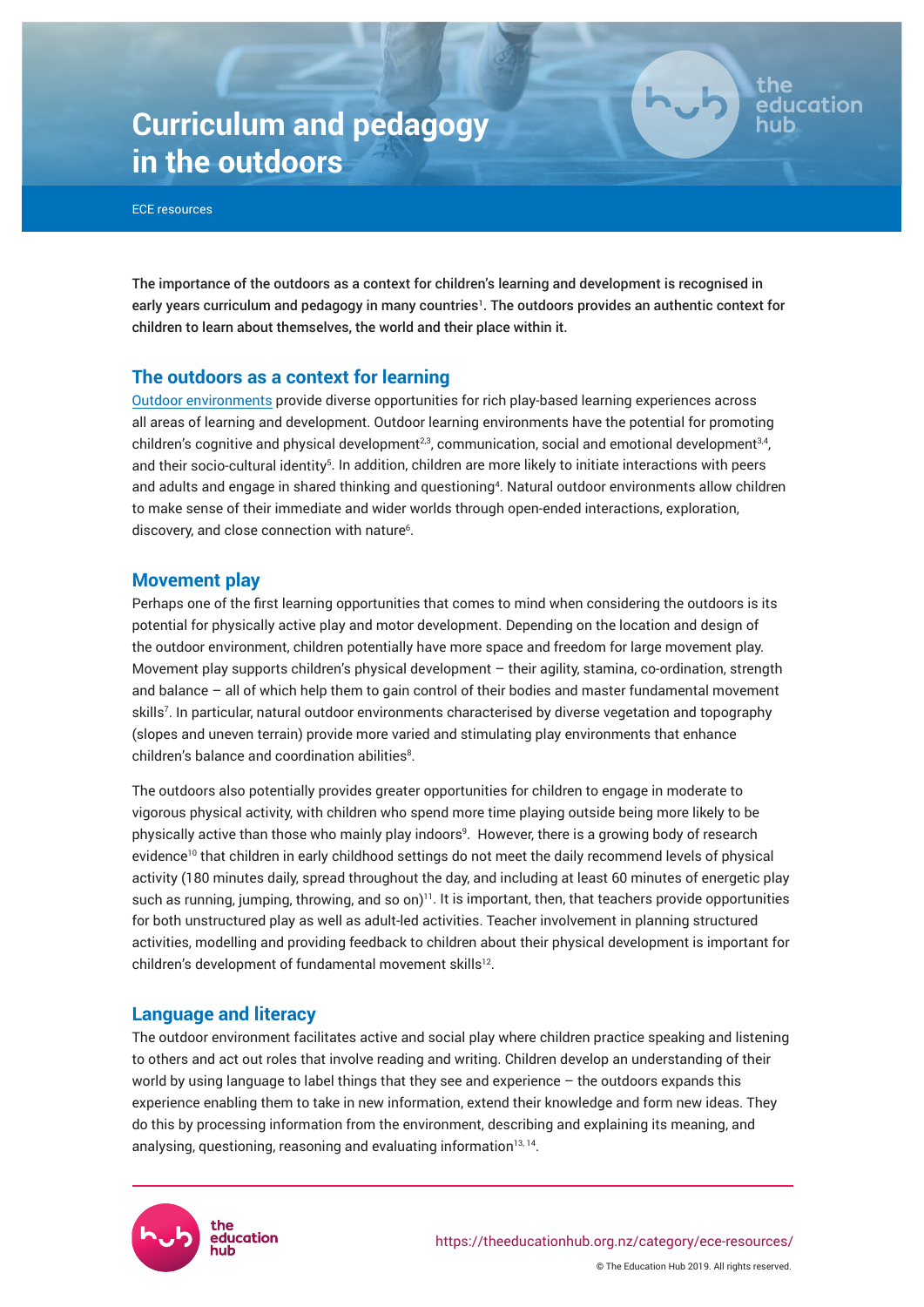Outdoor learning environments are an ideal context for language acquisition and development. Sensory exploration of the natural world requires children to tune in and listen, promoting auditory discrimination. Children's experiences outdoors enhance their vocabulary development as they make connections between the physical world and the language used to describe it. Word-learning opportunities are abundant outdoors as children expand their vocabulary using a variety of nouns and adjectives to name, describe, classify and categorise plants, animals or physical phenomenon (such as weather, clouds and temperature); and nouns, verbs and adverbs to describe actions, position and sequence in their physical play. Children are supported in their language development when teachers model rich language and ask open-ended questions which spark children's thinking13, 14 .

# **STEM**

**Outdoor learning environments provide a context not only for concept and knowledge acquisition but also the development of scientific inquiry skills, attitudes, dispositions and [working theories15](https://theeducationhub.org.nz/working-theories/)**, 16. Outdoor experiences can support the processes of inquiry, values, attitudes and dispositions including:

**Observation:** children sharpen their observation skills in nature. Careful noticing skills are important for gaining scientific insights<sup>13</sup>.

**Exploration:** through outdoor play, children develop working theories for making sense of the natural, social, physical and material worlds<sup>15</sup>. Outdoor environments are constantly changing in response to the weather, seasons, and time of day, and consequently they provide endless opportunities for children's discovery and exploration of scientific phenomena.

**Gathering information: children's discoveries in the outdoor environment present opportunities for questioning, hypothesising, predicting, investigating, reflecting and evaluating, and presenting their ideas, theories and findings.**

**From a content perspective, children gain scientific understandings and concepts**17, 18, 19 across a wide range of science disciplines including:

## **Biological science or life and living**

- Animal structure, type, growth and habitat
- Plant structure, types, growth and environment
- Human body structure and growth

## **Earth and space science**

- Weather and climate (for example, the water cycle)
- Earth forms or soil and rock characteristics
- Features of the sky sun, moon, stars, and planets

### **Physical science or energy and change**

- Push and pull forces; how toys move for example, how high to build a ramp so that their toy car goes faster or travels a certain distance
- Simple machine principles, such as cogs, levers, screws and ramps
- Magnetism, electricity, light and sound

#### **Technology and engineering**

• Problem solving: the availability of loose parts (both natural and re-purposed man-made materials) provides opportunities for problem solving, physics, engineering and so on

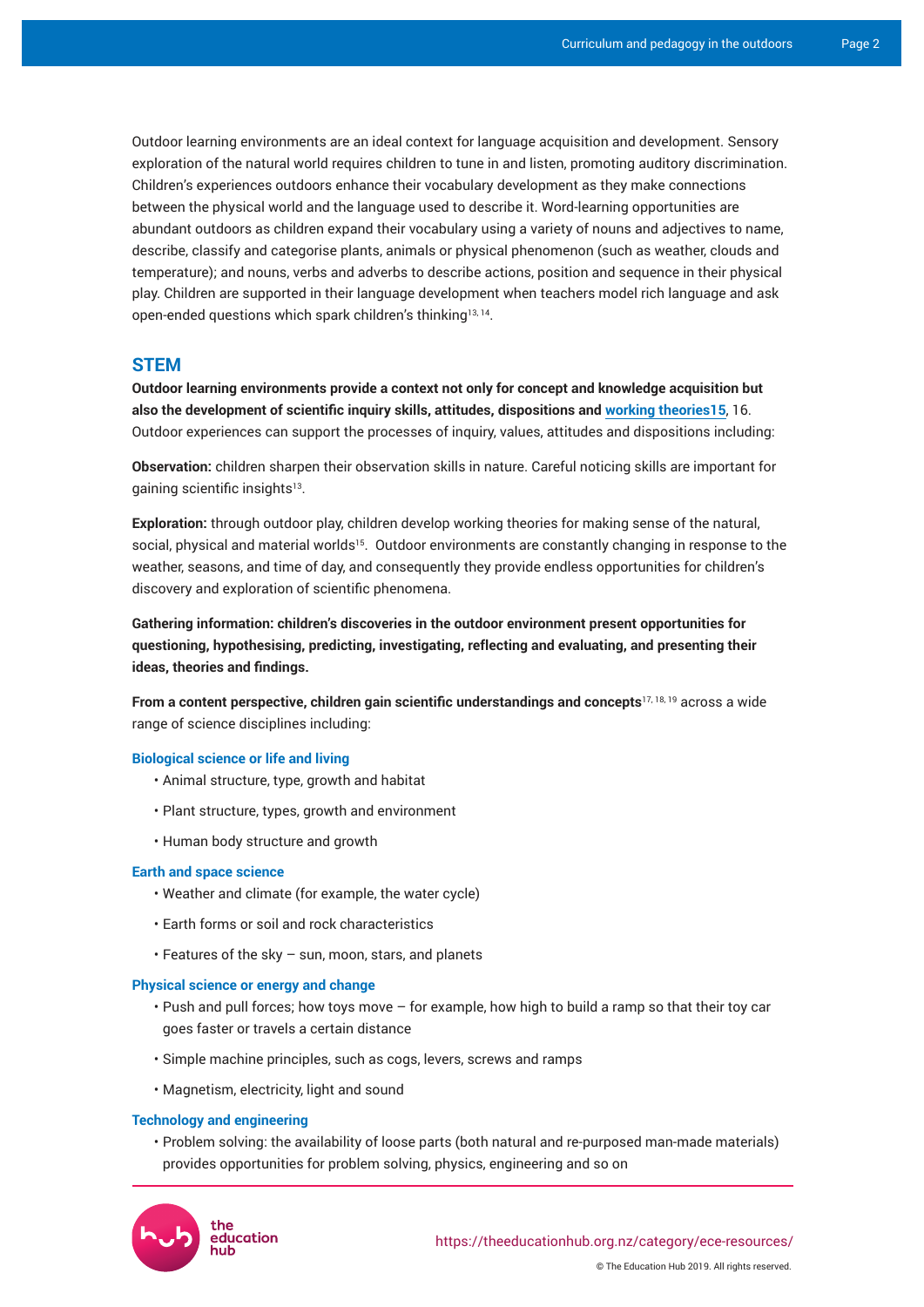• Design and construction: children explore size, shape and space while building on a large scale and tackling the physical challenges involved

Aside from the naturally occurring physical phenomena inherent in the outdoors, loose parts offer endless opportunities for children's STEM learning<sup>19</sup> Children can construct bridges, roads, rivers and in fact whole cities, developing and integrating understanding across a range of STEM disciplines.

## **Numeracy**

**Children make** [mathematical sense](https://theeducationhub.org.nz/an-introduction-to-supporting-early-maths-in-ece/) by trying things out and playing with ideas. The outdoors provides a context for this exploration that would be impractical or impossible indoors. When outdoors, children develop a sense of number, patterns and classification by talking together, collecting natural objects, and comparing, sorting and classifying, and measuring. For example, they learn about capacity by digging holes in sand pits and filling buckets with water in water play or looking after plants, and they develop numeracy skills as they count **how many spades they need so everyone can help dig a large hole or keep score during games**<sup>19</sup> .

## **Sustainability and environmental awareness**

Outdoor environments in ECE settings, particularly those that include natural elements, provide endless opportunities to learn about the world and the interaction between humans, the non-human world and the physical environment in a meaningful way. There is a growing body of research to demonstrate that children's positive early experiences in natural environments support them in developing knowledge of nature, scientific thinking, and dispositions (respect and an ethic of care) that are the foundation of environmental literacy skills, and shape their motivation to become agents for environmental change $^{20}\cdot$ 

Children's hands-on activities in the outdoors throughout the year provides opportunities for them to explore and learn about nature through their observations and asking questions. Through these opportunities, children experience first-hand the cyclic changes in the physical world and the  $intercomes/interdependence between the human, non-human and physical world<sup>21</sup>. Cooperative,$ imaginative free play in nature environments where children have freedom of choice, access to a variety of objects for discovery, and loose parts that they can use creatively, supports their awareness that they can have a visible impact on the environment $^{20}$ .

# **The role of the teacher**

**The teacher's role is critical in prompting, guiding and supporting children's thinking. Meaningful learning doesn't just happen. Children's understanding of mathematical and scientific concepts and natural processes requires adult support and involvement. For example, a teacher with a '**sciencing attitude'<sup>17</sup> is more likely to maximise the potential of the outdoors for scientific learning opportunities, as these teachers are more likely to think consciously about the science that is already possible in the preschool environment. Teachers with a sciencing (or mathematical) attitude take learning beyond an everyday level and think consciously about how to draw out the science (or maths or engineering) possibilities afforded by the environment<sup>17</sup>. When teachers role-model, mentor and embed sustainable practice in everyday experiences and decision-making, they contribute to children's environmental awareness and action<sup>22</sup>. Similarly, whilst children may be physically active outdoors, fundamental motor skills acquisition requires adult support (modelling, feedback, direct instruction) guided by teachers' observations and assessments, as well as children's own assessments of their progress in physical development $^{12}$ .

Teachers need to find a balance between child-initiated and led free play, guided play, and direct instruction to fully realise the potential of the affordances offered by the outdoor environment. Drawing



© The Education Hub 2019. All rights reserved.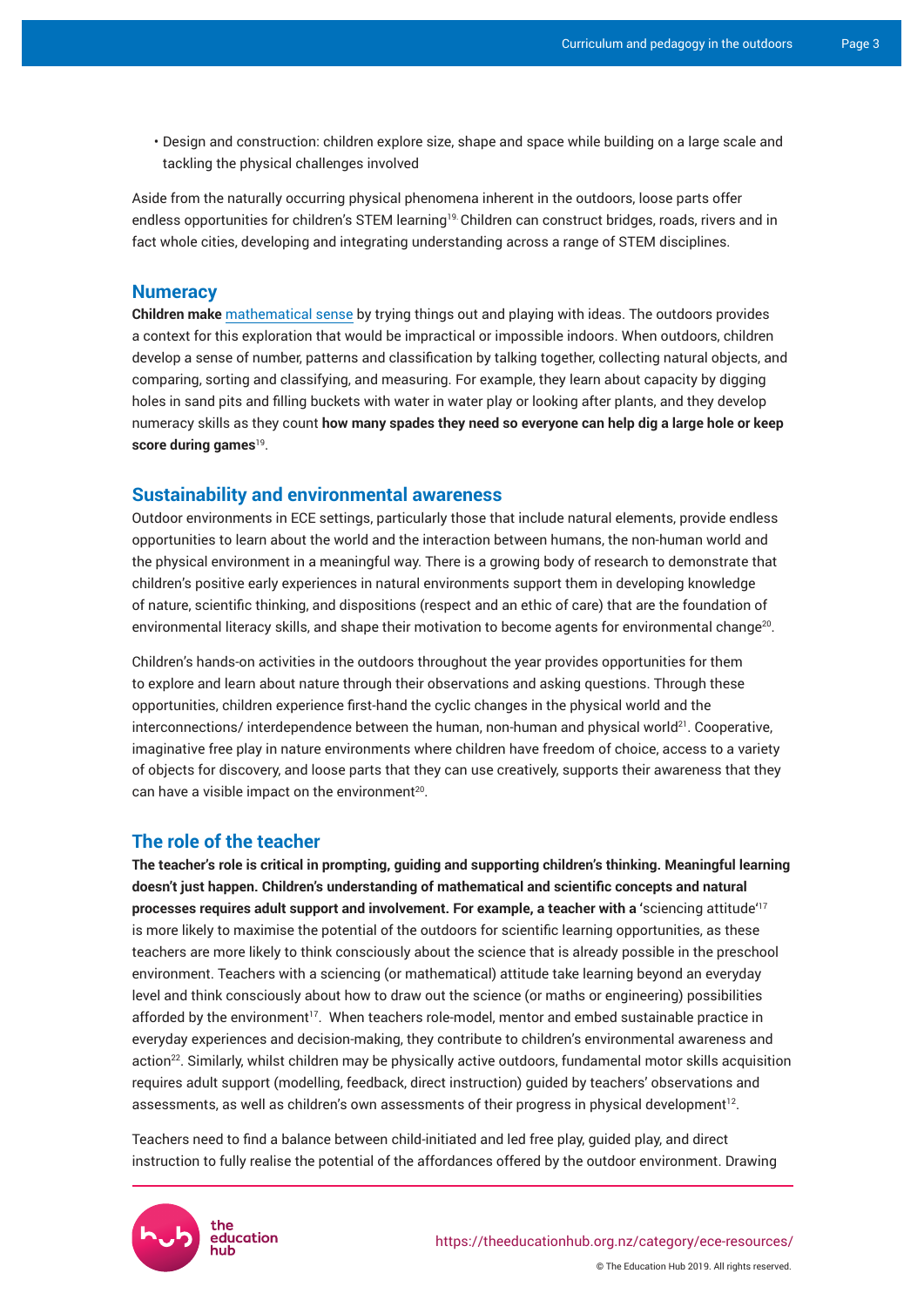on their observation skills, teachers utilise a range of strategies for supporting children's play and learning from resourcing, facilitating, scaffolding, co-constructing, sustained shared thinking, and direct instruction to fine tune the learning opportunities $^{23}$ .

## **References**

1. Sandseter, E.B., Little, H., Ball, D., Eager, D., & Brussoni, M. (2017). Risk and safety in outdoor play. In T. Waller, E. Ärlemalm-Hagsér, E. Hansen Sandseter, L. Lee-Hammond, K. Lekies & S. Wyver (Eds), The Sage handbook of outdoor play and learning. London: Sage.

2. Storli, R. & Hagen, T. (2010). Affordances in outdoor environments and children's physically active play in pre-school. European Early Childhood Education Journal, 18(4), 445-456.<https://doi.org/10.1080/1350293X.2010.525923>

3. Brussoni, M., Gibbons, R., Gray, C., Ishikawa, T., Sandseter, E.B., Bienenstock, A., Chabot, G., Fuselli, P., Herrington, S., Janssen. I., Pickett, W., Power, M., Stanger, N., Sampson, M., & Tremblay, M. (2015). What's the relationship between risky outdoor play and health in children? A systematic review. International Journal of Environmental Research and Public Health, 12, 6423-6454. <https://doi.org/10.3390/ijerph120606423>

4. Waters, J. & Bateman, A. (2015). Revealing the interactional features of learning and teaching moments in outdoor activity. European Early Childhood Education Research Journal, 23(2), 264-276.

5. Aasen, W., Grindheim, L., & Waters, J. (2009). The outdoor environment as a site for children's participation, meaning-making and democratic learning: Examples from Norwegian Kindergartens. Education 3-13: International Journal of Primary, Elementary and Early Years Education, 37(1), 5-13.

6. Waters, J & Maynard, T. (2010). What's so interesting outside? A study of childinitiated interaction with teachers in the natural outdoor environment. European Early Childhood Education Journal, 18(4), 473-483. [https://dio.org/10.1080/135029](https://dio.org/10.1080/1350293X.2010.525939) [3X.2010.525939](https://dio.org/10.1080/1350293X.2010.525939)

7. Little, H. & Wyver, S. (2008). Outdoor play: Does avoiding the risks reduce the benefits? Australian Journal of Early Childhood, 33(2), 33-40. [https://doi.](https://doi.org/10.1177%2F183693910803300206) [org/10.1177/183693910803300206](https://doi.org/10.1177%2F183693910803300206)

8. Fjortoft, I. , & Sageie, J. (2000). The natural environment as a playground for children: Landscape description and analysis of a natural playscape. Landscape and Urban Planning, 48(1/2), 83–97.

9. Gray C, Gibbons R, Larouche R, et al. 2015. What is the relationship between outdoor time and physical activity, sedentary behaviour and physical fitness in children? International Journal of Environmental Research and Public Health. 12(6): 6455–74.

10. Tonge, K., Jones, R., & Okely, A. (2016). Correlates of children's objectively measured physical activity and sedentary behavior in early childhood education and care services: A systematic review. Faculty of Social Sciences – Papers, 2366. [https://ro.uow.edu.au/](https://ro.uow.edu.au/sspapers/2366) [sspapers/2366](https://ro.uow.edu.au/sspapers/2366)

11. Ministry of Health (2017). Sit Less, Move More, Sleep Well: Active play guidelines for under-fives. Wellington: Ministry of Health. [https://www.health.govt.nz/system/files/](https://www.health.govt.nz/system/files/documents/publications/active-play-guidelines-for-under-fives-may17.pdf) [documents/publications/active-play-guidelines-for-under-fives-may17.pdf](https://www.health.govt.nz/system/files/documents/publications/active-play-guidelines-for-under-fives-may17.pdf)



© The Education Hub 2019. All rights reserved.